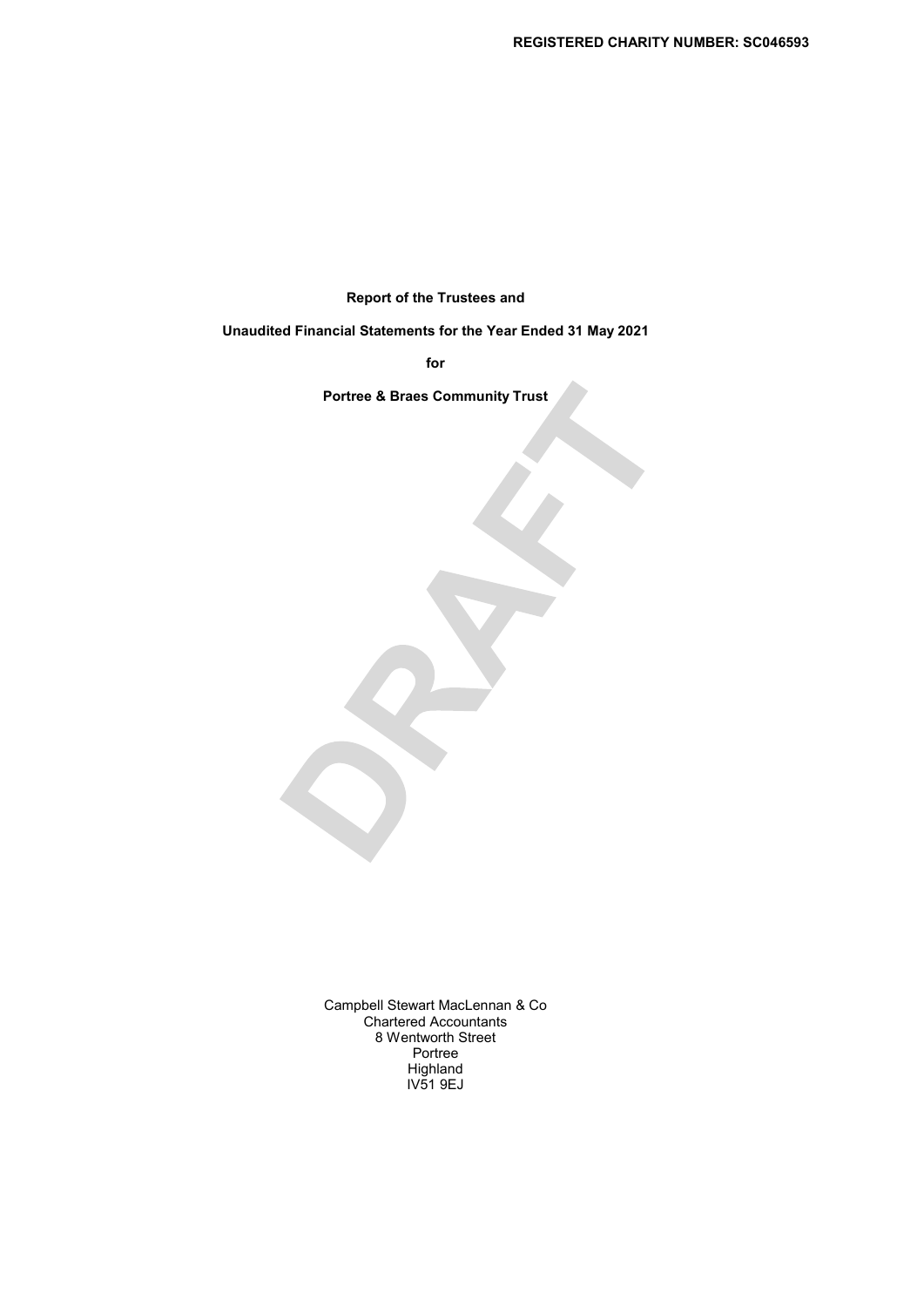Contents of the Financial Statements for the Year Ended 31 May 2021

|                                                   |   | Page |    |
|---------------------------------------------------|---|------|----|
| <b>Report of the Trustees</b>                     | 1 | to 5 |    |
| Independent Examiner's Report                     |   | 6    |    |
| <b>Statement of Financial Activities</b>          |   |      |    |
| <b>Balance Sheet</b>                              |   | 8    |    |
| <b>Notes to the Financial Statements</b>          | 9 | to   | 16 |
| <b>Detailed Statement of Financial Activities</b> |   | 17   |    |
|                                                   |   |      |    |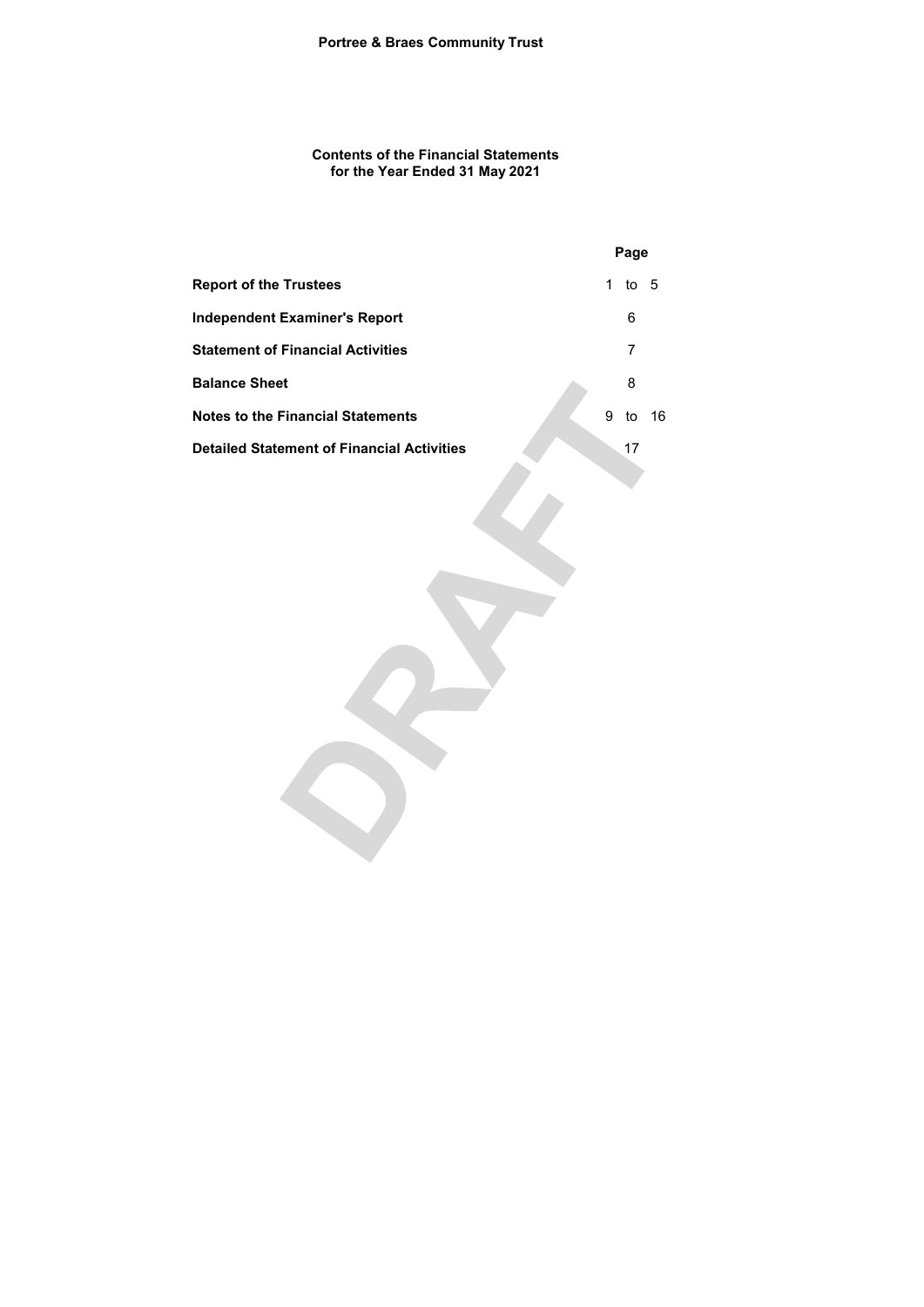# Report of the Trustees for the Year Ended 31 May 2021

The trustees present their report with the financial statements of the charity for the year ended 31 May 2021. The trustees have adopted the provisions of Accounting and Reporting by Charities: Statement of Recommended Practice applicable to charities preparing their accounts in accordance with the Financial Reporting Standard applicable in the UK and Republic of Ireland (FRS 102) (effective 1 January 2019).

# OBJECTIVES AND ACTIVITIES

# Objectives and aims

Our purposes, as set out in our constitution, are:

- To advance and promote community development by the regeneration of the Portree and Braes area, including the maintenance or improvements of the physical, social and economic infrastructure and by assisting people who are at a disadvantage due to their social and economic circumstances.
- To preserve, conserve, restore and improve the environment.
- To promote, establish, operate and/or support other schemes and projects with wholly charitable purposes for the benefit of the Community of Portree and Braes.

 $\bullet$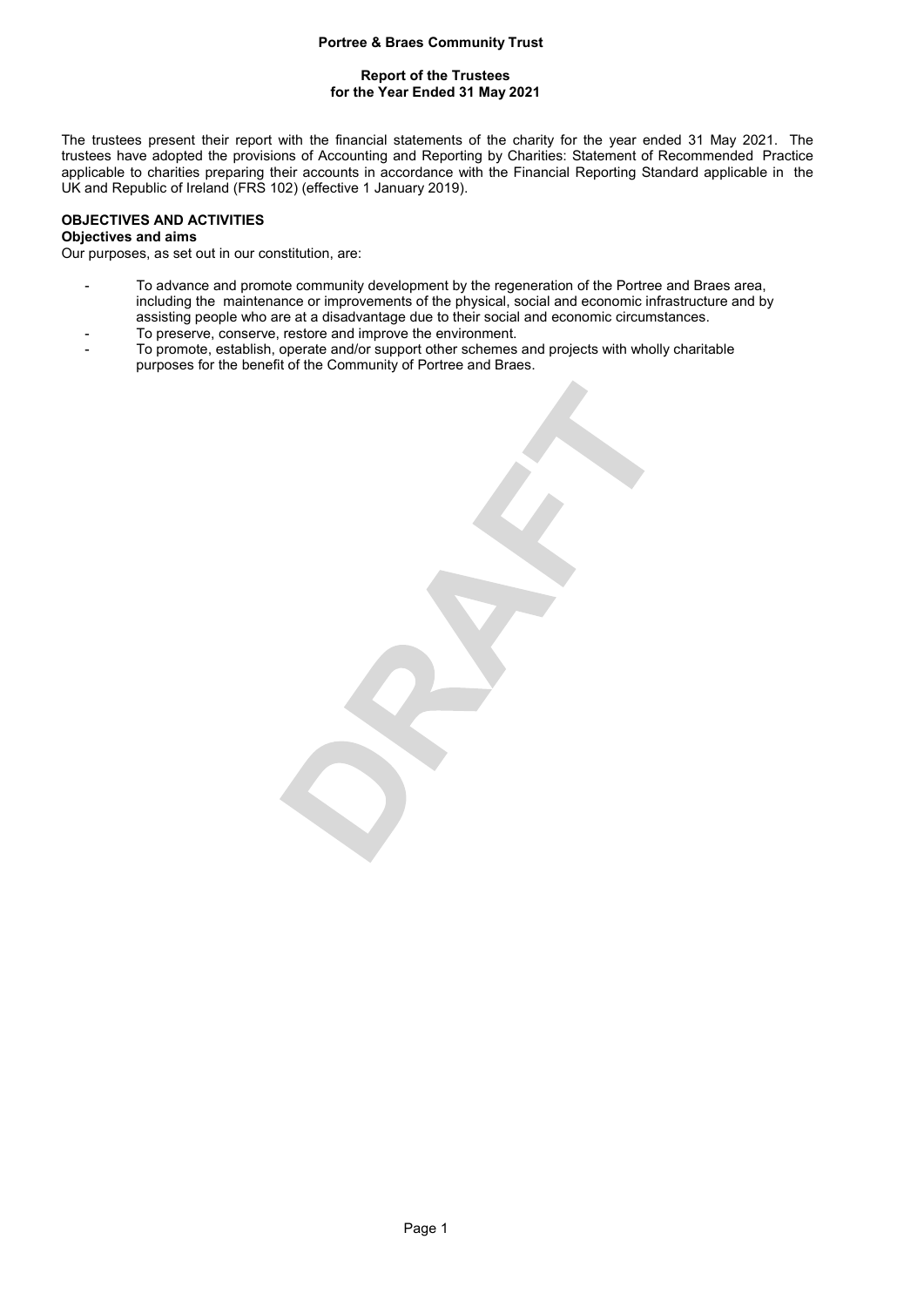#### Report of the Trustees for the Year Ended 31 May 2021

#### ACHIEVEMENT AND PERFORMANCE Bayfield car park

Construction of the new community-owned car park was completed, and the facility began operating under the management of The Highland Council. Additional ground works to reinstate a picnic area, the installation of a motorhome waste disposal unit and confirmation of the terms of the lease are still to take place before the project will be complete.

## FEI land purchase

A project officer undertook a 12-month contract from March 2020 - March 2021 and successfully oversaw the purchase of amenity land at Bayfield, including plot 5 - a mix of car parking and picnic area - and an area of woodland beside the Leasgeary River. The trust continues to carry out ground's maintenance at both sites to encourage use and enjoyment of the spaces.

## Outdoor activities

It was agreed by the board that the area of woodland at Bayfield was not the best location for development of play features and in light of the Covid-19 pandemic the Co-op gave permission for the funds raised for the woodland play project to be used elsewhere as needed.

The outdoor activities subgroup continues to manage the community skate ramp facility. Insurance costs are significant and ongoing.

### Health Services

The health services project officer revisited project work around October 2020 after being reassigned to support the Covid-19 community response. A funding package was agreed in February 2021 for a further two-year contract for the project officer. This has allowed the trust to continue to support the options appraisal on health and social care services in north Skye and coordinate the communities engagement in this process.

### Skye Community Response

Skye Community Response (SCR), under Portree and Braes Community Trust, continued to provide advice and signposting via the Skye-wide helpline service five days a week until the end of May 2021. SCR also managed the Skye Scrubs initiative which manufactured and delivered over 700 pairs of scrubs across the island and further afield. The "Skye Bikes" initiative, which delivered blood samples and essential equipment to, from and around the island was also delivered under SCR as well as a free prescription delivery service across the north of the island and a fruit and vegetable initiative which supplied fresh produce to food shares across Skye. The SCR team also established a Portree specific Foodshare which redistributed unused goods from the local Coop, fresh produce and home cooked meals.

#### Events

Due to the pandemic no major in person events were held during this financial year however the trust did secure funding to purchase events equipment including gazebos and a stage. This equipment will support the delivery of future events.

## Paths

Monthly Clean-up Clubs were put on hold due to the pandemic however the trust organised several self-led litter picks instead. The trust also delivered the Tigh Na Drochaid revamp project which brought the local community garden space back into use through £10k of investment in seating, equipment, ground works and sheltered areas. The trust worked into partnership with Alzheimer Scotland to deliver this project and engaged Portree High School's learning support department and other volunteers to deliver improvements.

Trust representatives continue to sit on the steering group for the trans-Skye cycle network project.

# **Toilets**

The trust continues to operate public toilets at the pier with the payment facility in operation. The facility was closed for much of this accounting period.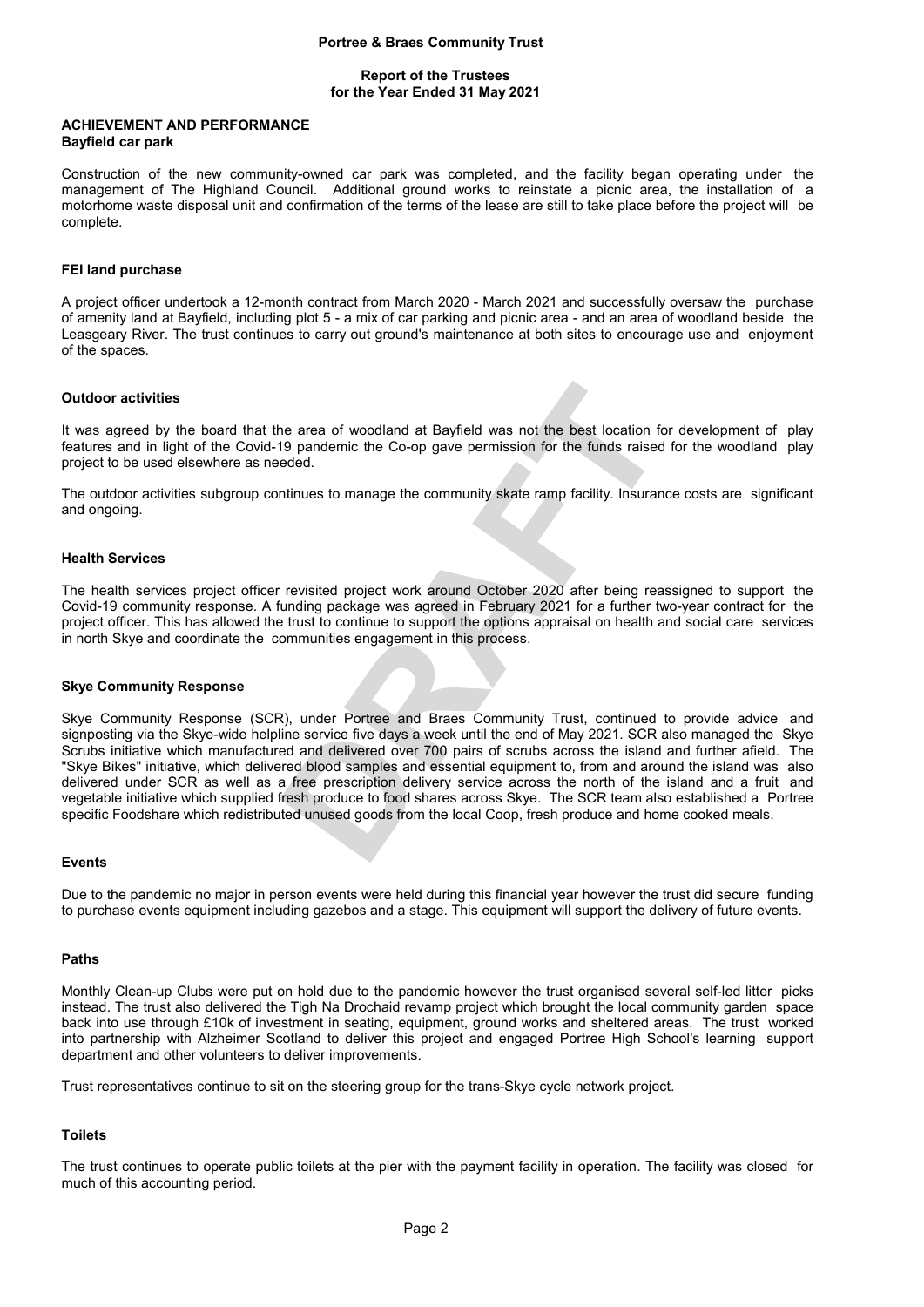## Report of the Trustees for the Year Ended 31 May 2021

#### Harbour

In preparation for submitting a £12m bid to the Levelling Up Fund for infrastructure improvements at the Harbour a masterplan is in the process of being developed by the Highland Council in consultation with relevant stakeholders including the PBCT. The harbour subgroup continue to meet monthly to lobby for improvements and discuss development opportunities.

#### **Allotments**

An allotment subgroup has reformed and have resolved the legal issue which was preventing the proposed allotment site at Home Farm being transferred to the trust previously. The group are now fundraising and are revisiting plans for the site with a view to finalising the land transfer in due course.

# Helipad

The trust continues to successfully manage the use and maintenance of this facility. Donations are received by users.

## Fundraising

Major online fundraising took place in this financial year relating to the Skye Community Response initiative. No in person fundraising event were held due to the pandemic.

#### Membership

In the period since the last accounts were submitted the trust added no new individuals to its registers of members.

## FINANCIAL REVIEW

### Principal funding sources

The Trust's principal sources of Funding in the year under review were:

- Highlands and Islands Enterprise
- Scottish Land Fund
- Highland Council
- National Lottery Community Fund
- Foundation Scotland
- Co-op Community Fund
- Corra Foundation
- The Robertson Trust
- NHS
- Dunvegan Trust
- Edinbane Community Company
- Struan Community Trust
- **Donations**

#### Reserves policy

The SCIO does not currently hold any policy in relation to the retention of free reserves which are those unrestricted funds not invested in fixed assets, designated to a specific purpose or otherwise committed. As at 31 May 2021 the charity's unrestricted reserves were £9,408 (2020 - £10,081) of which £2,684 (2020 - £3,235) are free reserves.

## STRUCTURE, GOVERNANCE AND MANAGEMENT

## Governing document

Portree & Braes Community Trust is a Scottish Charitable Incorporated Organisation and its purpose and administrative arrangements are set out in our Constitution.

#### Recruitment and appointment of new trustees

The board may at any time appoint any member to be a charity trustee. The minimum number of trustees is five and the maximum number is twenty.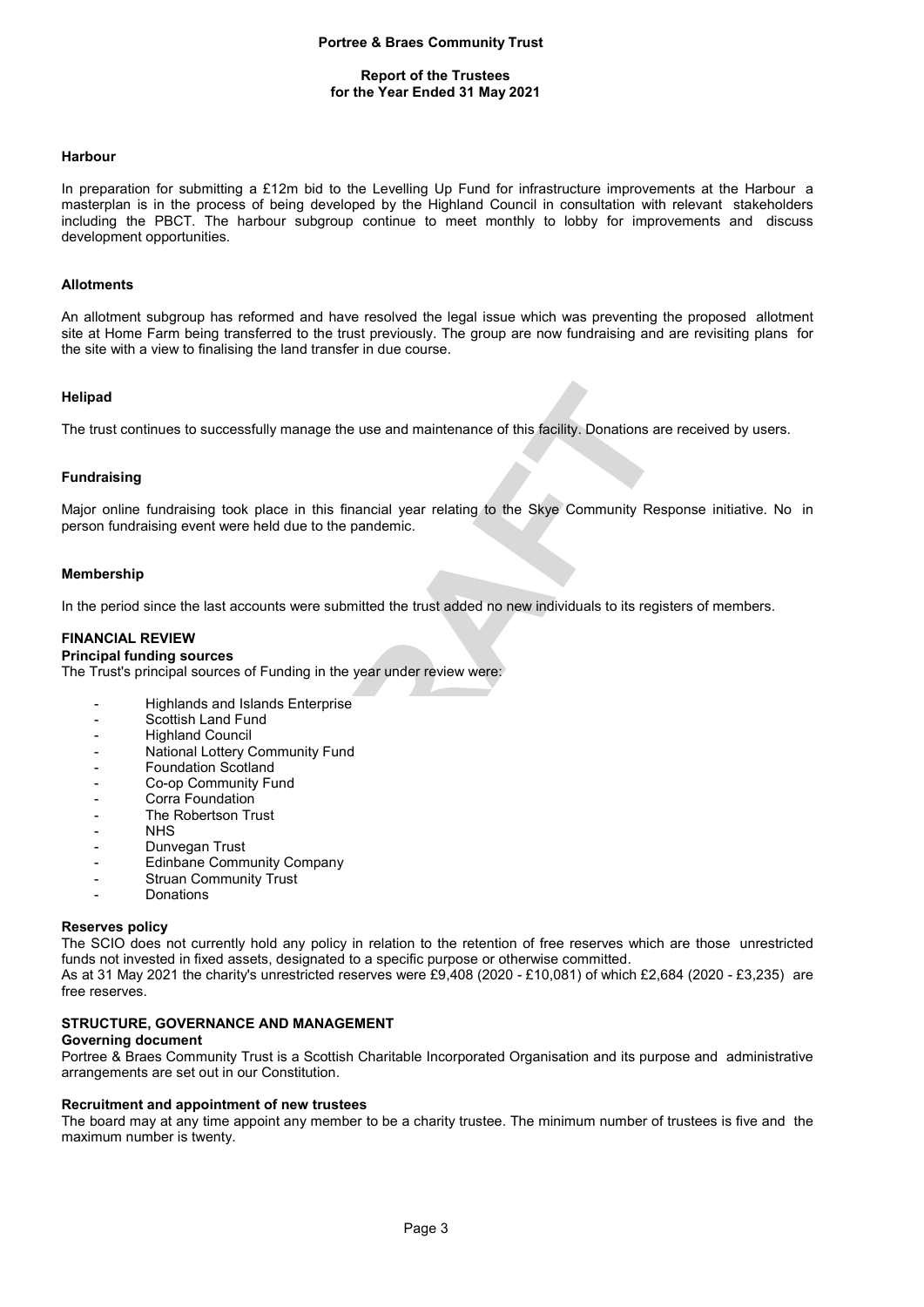## Report of the Trustees for the Year Ended 31 May 2021

# STRUCTURE, GOVERNANCE AND MANAGEMENT

#### Key management remuneration

The trustees who are the key management of the charity, recieved no remuneration in the year ended 31 May 2021 nor for the year ended 31 May 2020.

# REFERENCE AND ADMINISTRATIVE DETAILS

Registered Charity number SC046593

# Principal address

C/o Duncan Brown **Craigard** Eyre Isle of Skye IV51 9XB

#### **Trustees**

D Brown N Campbell R Cowie I Deplano B Edgar C James J MacHugh R MacHugh S Cameron A Campbell J McGuire (resigned 19.5.21) M Matheson D Nicolson G Smith J Pearson M Harrison (resigned 18.11.20) E Nicolson (resigned 24.1.21) J Boyd (appointed 21.4.21)

## Independent Examiner

Faye MacLeod CA Campbell Stewart MacLennan & Co Chartered Accountants 8 Wentworth Street Portree **Highland** IV51 9EJ

# STATEMENT OF TRUSTEES' RESPONSIBILITIES

The trustees are responsible for preparing the Report of the Trustees and the financial statements in accordance with applicable law and United Kingdom Accounting Standards (United Kingdom Generally Accepted Accounting Practice) including Financial Reporting Standard 102 "The Financial Reporting Standard applicable in the UK and Republic of Ireland"

The law applicable to charities in Scotland, the Charities and Trustee Investment (Scotland) Act 2005, Charities Accounts (Scotland) Regulations 2006 (as amended) and the provisions of the charity's constitution, requires the trustees to prepare financial statements for each financial year which give a true and fair view of the state of affairs of the charity and of the incoming resources and application of resources, including the income and expenditure, of the charity for that period. In preparing those financial statements, the trustees are required to

- select suitable accounting policies and then apply them consistently;
- observe the methods and principles in the Charity SORP;
- make judgements and estimates that are reasonable and prudent;
- prepare the financial statements on the going concern basis unless it is inappropriate to presume that the charity will continue in business.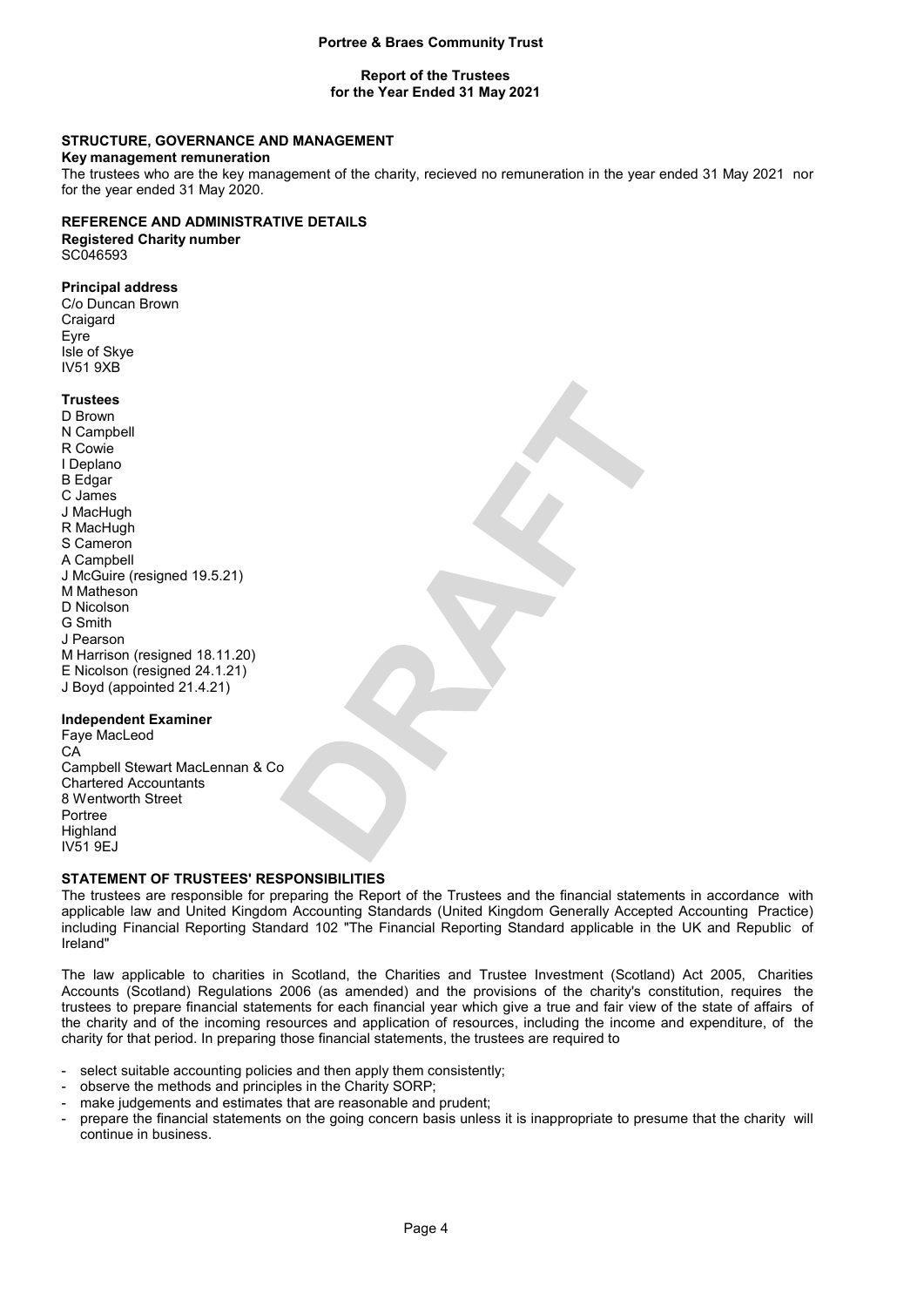## Report of the Trustees for the Year Ended 31 May 2021

# STATEMENT OF TRUSTEES' RESPONSIBILITIES - continued

The trustees are responsible for keeping proper accounting records which disclose with reasonable accuracy at any time the financial position of the charity and to enable them to ensure that the financial statements comply with the Charities and Trustee Investment (Scotland) Act 2005, the Charities Accounts (Scotland) Regulations 2006 (as amended) and the provisions of the charity's constitution. They are also responsible for safeguarding the assets of the charity and hence for taking reasonable steps for the prevention and detection of fraud and other irregularities.

Approved by order of the board of trustees on ............................................. and signed on its behalf by:

........................................................................ D Brown - Trustee

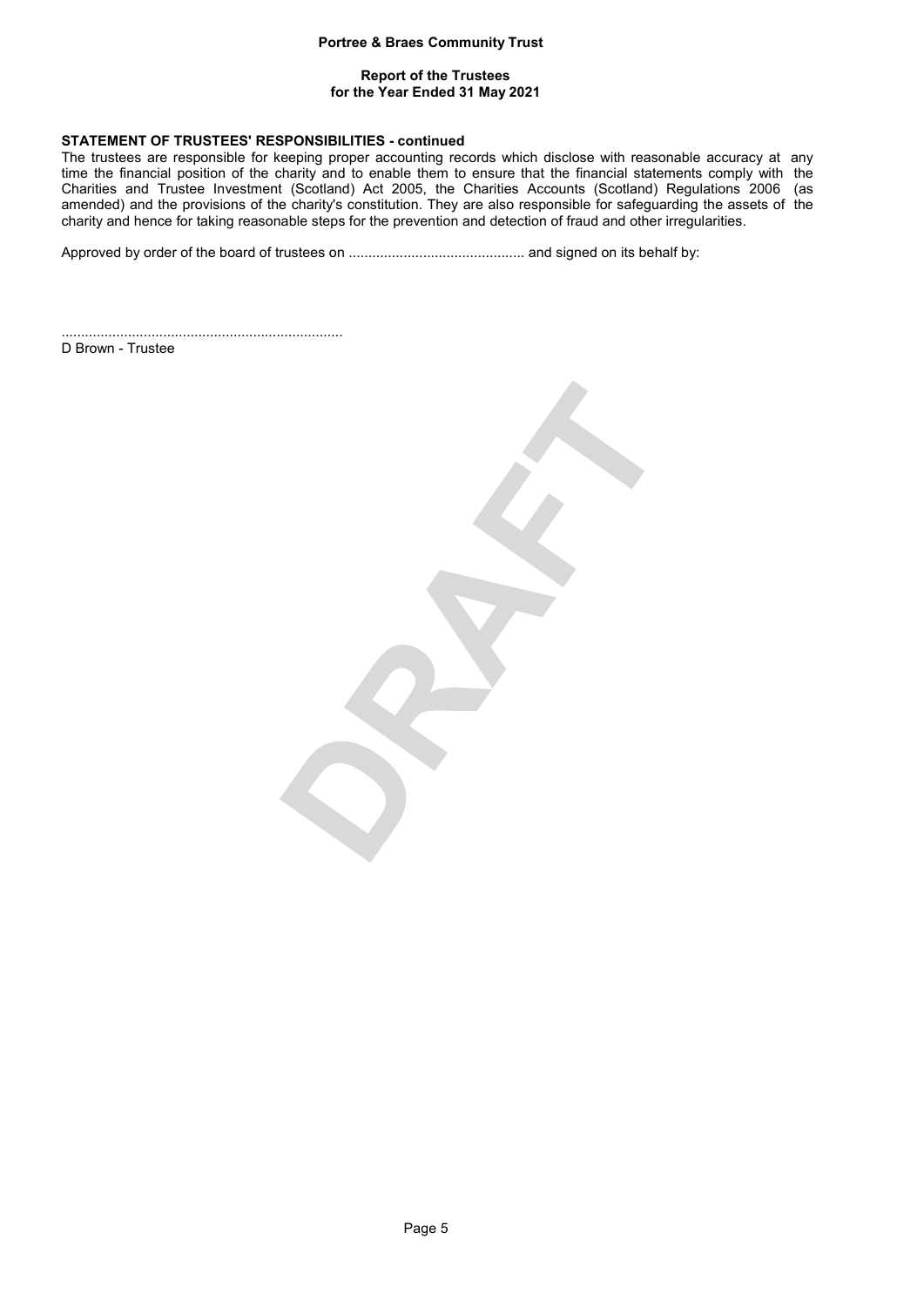## Independent Examiner's Report to the Trustees of Portree & Braes Community Trust

I report on the accounts for the year ended 31 May 2021 set out on pages seven to sixteen.

# Respective responsibilities of trustees and examiner

The charity's trustees are responsible for the preparation of the accounts in accordance with the terms of the Charities and Trustee Investment (Scotland) Act 2005 and the Charities Accounts (Scotland) Regulations 2006 (as amended). The charity's trustees consider that the audit requirement of Regulation  $10(1)(a)$  to (c) of the Accounts Regulations does not apply. It is my responsibility to examine the accounts as required under Section 44(1)(c) of the Act and to state whether particular matters have come to my attention.

# Basis of the independent examiner's report

My examination was carried out in accordance with Regulation 11 of the Charities Accounts (Scotland) Regulations 2006. An examination includes a review of the accounting records kept by the charity and a comparison of the accounts presented with those records. It also includes consideration of any unusual items or disclosures in the accounts, and seeking explanations from you as trustees concerning any such matters. The procedures undertaken do not provide all the evidence that would be required in an audit, and consequently I do not express an audit opinion on the view given by the accounts.

# Independent examiner's statement

In connection with my examination, no matter has come to my attention :

- (1) which gives me reasonable cause to believe that, in any material respect, the requirements
- to keep accounting records in accordance with Section 44(1)(a) of the 2005 Act and Regulation 4 of the 2006 Accounts Regulations; and
- to prepare accounts which accord with the accounting records and to comply with Regulation 8 of the 2006 Accounts Regulations

have not been met; or

(2) to which, in my opinion, attention should be drawn in order to enable a proper understanding of the accounts to be reached.

Faye MacLeod CA Campbell Stewart MacLennan & Co Chartered Accountants 8 Wentworth Street Portree Highland IV51 9EJ

Date: .............................................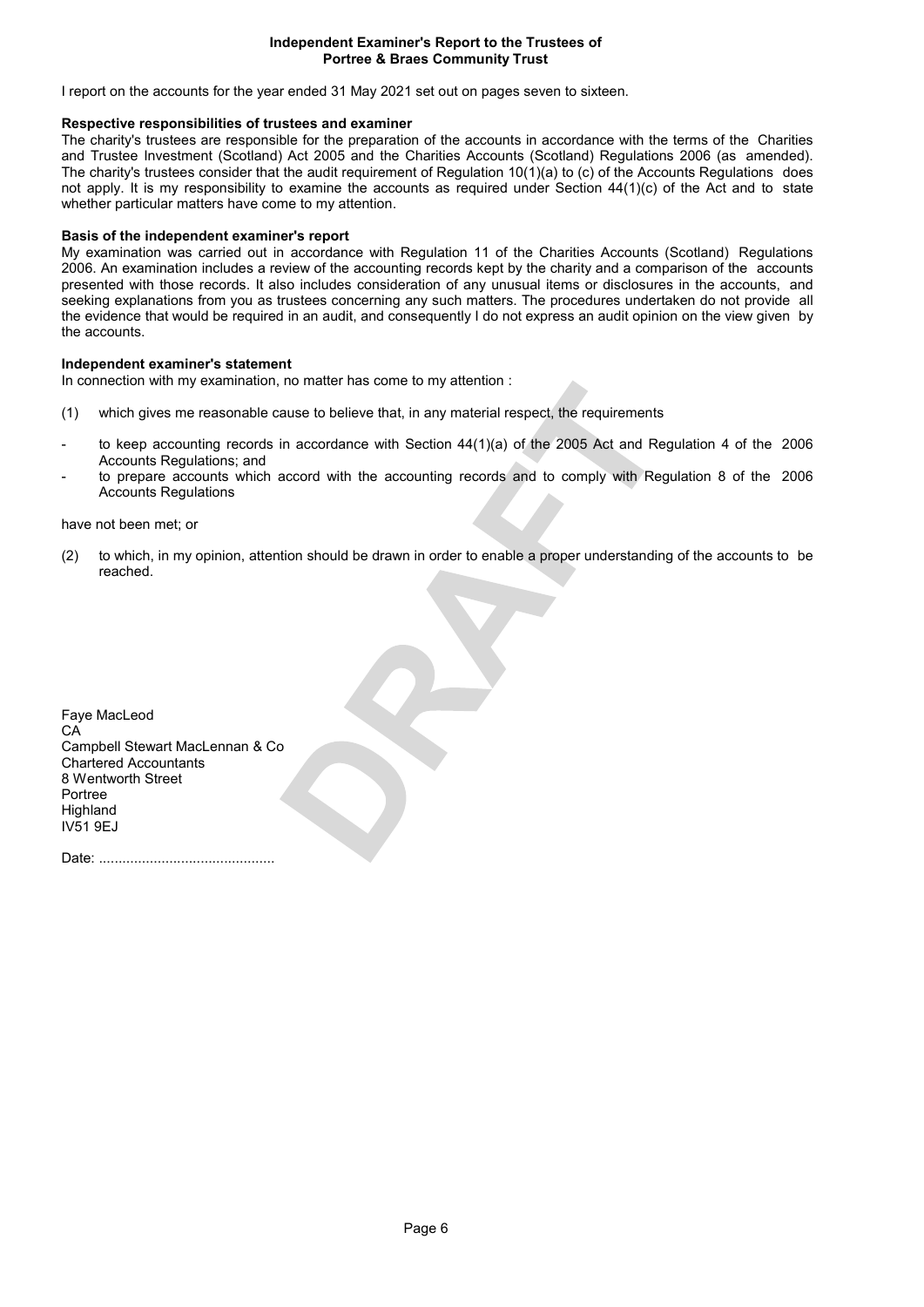# Statement of Financial Activities for the Year Ended 31 May 2021

|                                                                                                 |                     | Unrestricted<br>fund | Restricted<br>funds | 31/5/21<br>Total<br>funds | 31/5/20<br>Total<br>funds |
|-------------------------------------------------------------------------------------------------|---------------------|----------------------|---------------------|---------------------------|---------------------------|
|                                                                                                 |                     |                      |                     |                           | as restated               |
| <b>INCOME AND ENDOWMENTS FROM</b><br>Donations and legacies                                     | <b>Notes</b>        | £<br>412             | £<br>68,713         | £<br>69,125               | £<br>96,400               |
| <b>Charitable activities</b><br>Core<br><b>Skye Community Response</b>                          |                     | 349                  | 138,030<br>60,100   | 138,379<br>60,100         | 183,783                   |
| Other trading activities<br>Investment income                                                   | $\overline{c}$<br>3 | 300<br>3             | 1,526               | 1,826<br>3                | 1,891                     |
| <b>Total</b>                                                                                    |                     | 1,064                | 268,369             | 269,433                   | 282,074                   |
| <b>EXPENDITURE ON</b><br><b>Charitable activities</b><br>Core<br><b>Skye Community Response</b> |                     | 2,700                | 89,862<br>119,525   | 92,562<br>119,525         | 85,533<br>39,590          |
| <b>Total</b>                                                                                    |                     | 2,700                | 209,387             | 212,087                   | 125,123                   |
| <b>NET INCOME/(EXPENDITURE)</b>                                                                 |                     | (1,636)              | 58,982              | 57,346                    | 156,951                   |
| <b>Transfers between funds</b>                                                                  | 12                  | 963                  | (963)               |                           |                           |
| Net movement in funds                                                                           |                     | (673)                | 58,019              | 57,346                    | 156,951                   |
| <b>RECONCILIATION OF FUNDS</b>                                                                  |                     |                      |                     |                           |                           |
| <b>Total funds brought forward</b>                                                              |                     | 10,081               | 227,459             | 237,540                   | 80,589                    |
| <b>TOTAL FUNDS CARRIED FORWARD</b>                                                              |                     | 9,408                | 285,478             | 294,886                   | 237,540                   |
|                                                                                                 |                     |                      |                     |                           |                           |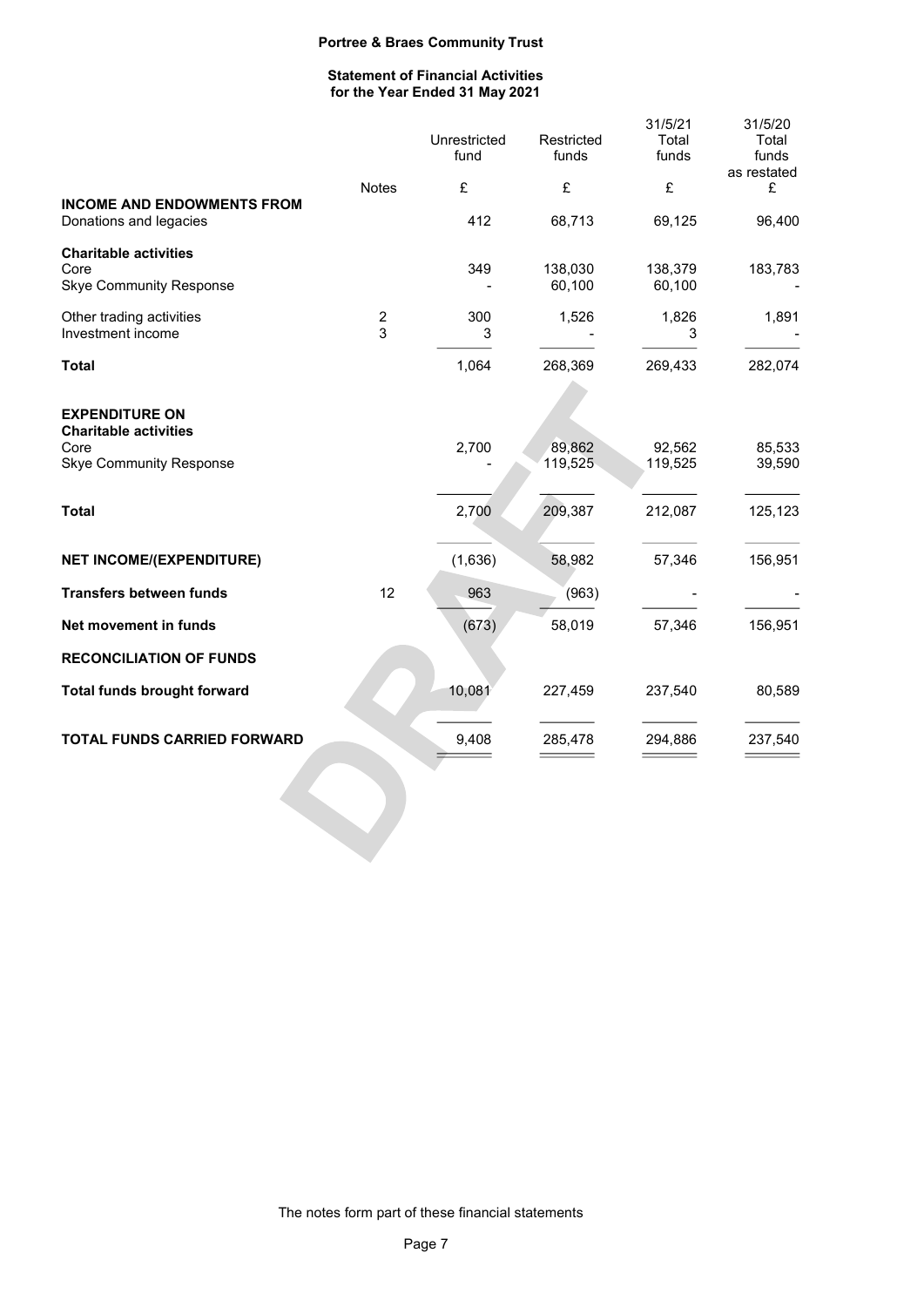### Balance Sheet 31 May 2021

|                                                                                           |              | Unrestricted<br>fund             | Restricted<br>funds       | 31/5/21<br>Total<br>funds            | 31/5/20<br>Total<br>funds<br>as restated |
|-------------------------------------------------------------------------------------------|--------------|----------------------------------|---------------------------|--------------------------------------|------------------------------------------|
|                                                                                           | <b>Notes</b> | £                                | £                         | £                                    | £                                        |
| <b>FIXED ASSETS</b><br>Tangible assets                                                    | 9            | 6,724                            | 170,880                   | 177,604                              | 53,423                                   |
| <b>CURRENT ASSETS</b><br><b>Debtors</b><br>Prepayments and accrued income<br>Cash at bank | 10           | 3,934<br>1,132<br>(282)<br>4,784 | 980<br>115,790<br>116,770 | 3,934<br>2,112<br>115,508<br>121,554 | 3,934<br>88,969<br>129,028<br>221,931    |
| <b>CREDITORS</b><br>Amounts falling due within one year                                   | 11           | (2, 100)                         | (2, 172)                  | (4,272)                              | (37, 814)                                |
| <b>NET CURRENT ASSETS</b>                                                                 |              | 2,684                            | 114,598                   | 117,282                              | 184,117                                  |
| <b>TOTAL ASSETS LESS CURRENT LIABILITIES</b>                                              |              | 9,408                            | 285,478                   | 294,886                              | 237,540                                  |
| <b>NET ASSETS</b>                                                                         |              | 9,408                            | 285,478                   | 294.886                              | 237,540                                  |
| <b>FUNDS</b><br>Unrestricted funds<br><b>Restricted funds</b>                             | 12           |                                  |                           | 9,408<br>285,478                     | 10,081<br>227,459                        |
| <b>TOTAL FUNDS</b>                                                                        |              |                                  |                           | 294,886                              | 237,540                                  |
| The<br>financial<br>statements<br>approved<br>were                                        | by the       | <b>Board</b><br>оf               | <b>Trustees</b><br>and    | authorised                           | issue<br>for<br>on                       |

............................................. and were signed on its behalf by:

 $\bullet$ 

............................................. D Brown - Trustee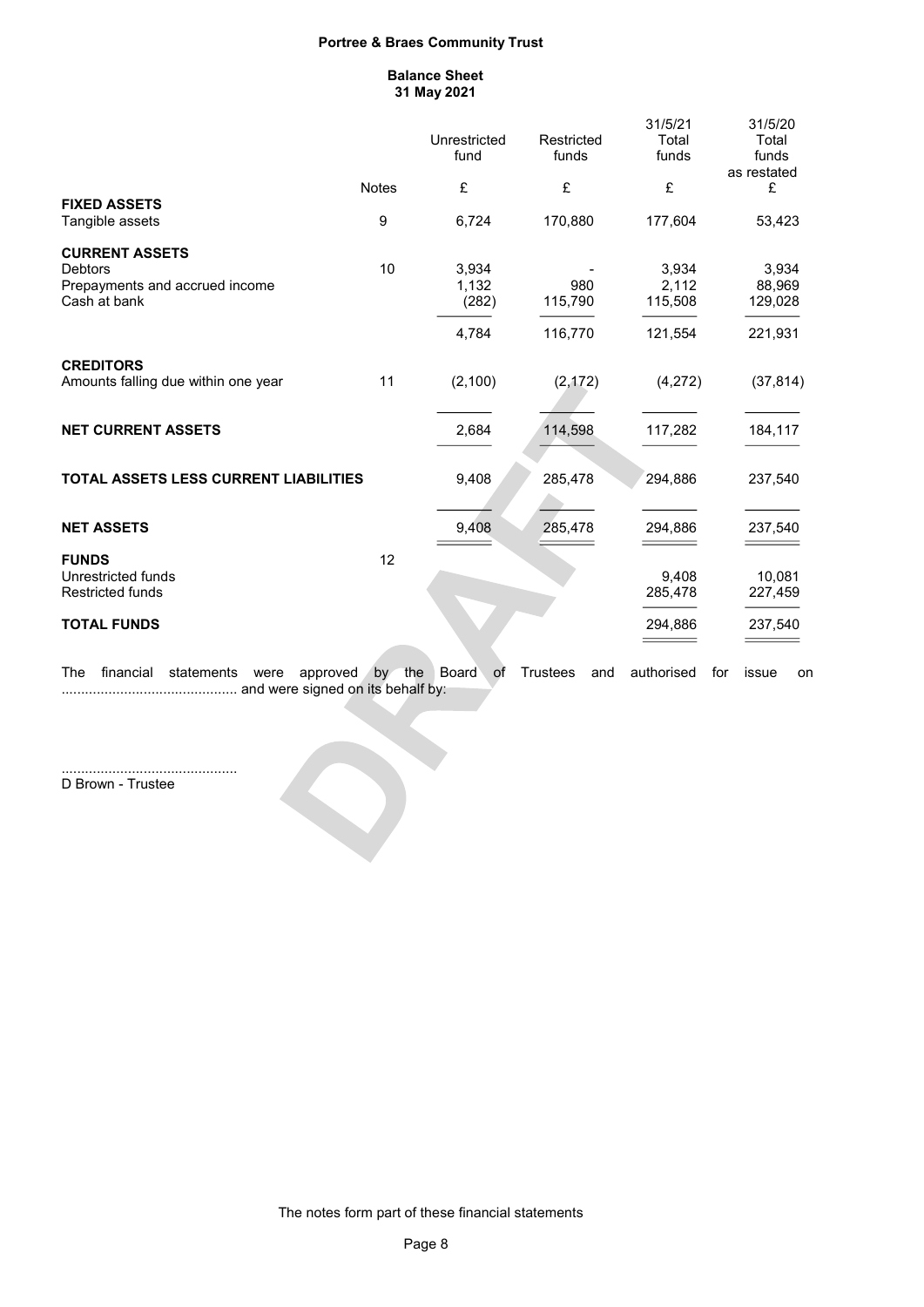# Notes to the Financial Statements for the Year Ended 31 May 2021

## 1. ACCOUNTING POLICIES

#### Basis of preparing the financial statements

The financial statements of the charity, which is a public benefit entity under FRS 102, have been prepared in accordance with the Charities SORP (FRS 102) 'Accounting and Reporting by Charities: Statement of Recommended Practice applicable to charities preparing their accounts in accordance with the Financial Reporting Standard applicable in the UK and Republic of Ireland (FRS 102) (effective 1 January 2019)', Financial Reporting Standard 102 'The Financial Reporting Standard applicable in the UK and Republic of Ireland' and the Charities and Trustee Investment (Scotland) Act 2005. The financial statements have been prepared under the historical cost convention.

#### Income

All income is recognised in the Statement of Financial Activities once the charity has entitlement to the funds, it is probable that the income will be received and the amount can be measured reliably.

#### **Expenditure**

Liabilities are recognised as expenditure as soon as there is a legal or constructive obligation committing the charity to that expenditure, it is probable that a transfer of economic benefits will be required in settlement and the amount of the obligation can be measured reliably. Expenditure is accounted for on an accruals basis and has been classified under headings that aggregate all cost related to the category. Where costs cannot be directly attributed to particular headings they have been allocated to activities on a basis consistent with the use of resources.

#### Tangible fixed assets

Depreciation is provided at the following annual rates in order to write off each asset over its estimated useful life.

Depreciation is provided at the following annual rates in order to write off each asset over its estimated useful life.

 $L$ and  $-0\%$ Improvements to Land<br>
Equipment<br>  $\begin{array}{r} -2\% \text{ on cost} \\ -15\% \text{ on red} \end{array}$ - 15% on reducing balance<br>- 33% on cost Computer Equipment

#### Taxation

The charity is exempt from tax on its charitable activities.

#### Fund accounting

Unrestricted funds can be used in accordance with the charitable objectives at the discretion of the trustees.

Restricted funds can only be used for particular restricted purposes within the objects of the charity. Restrictions arise when specified by the donor or when funds are raised for particular restricted purposes.

Further explanation of the nature and purpose of each fund is included in the notes to the financial statements.

## Pension costs and other post-retirement benefits

The charity operates a defined contribution pension scheme. Contributions payable to the charity's pension scheme are charged to the Statement of Financial Activities in the period to which they relate.

## 2. OTHER TRADING ACTIVITIES

|                    | 31/5/21 | 31/5/20<br>as restated |
|--------------------|---------|------------------------|
|                    | £       |                        |
| Advertising Income | 1,300   | 350                    |
| Toilets Income     | 526     | 1,541                  |
|                    |         |                        |
|                    | 1,826   | 1,891                  |
|                    |         | $\sim$                 |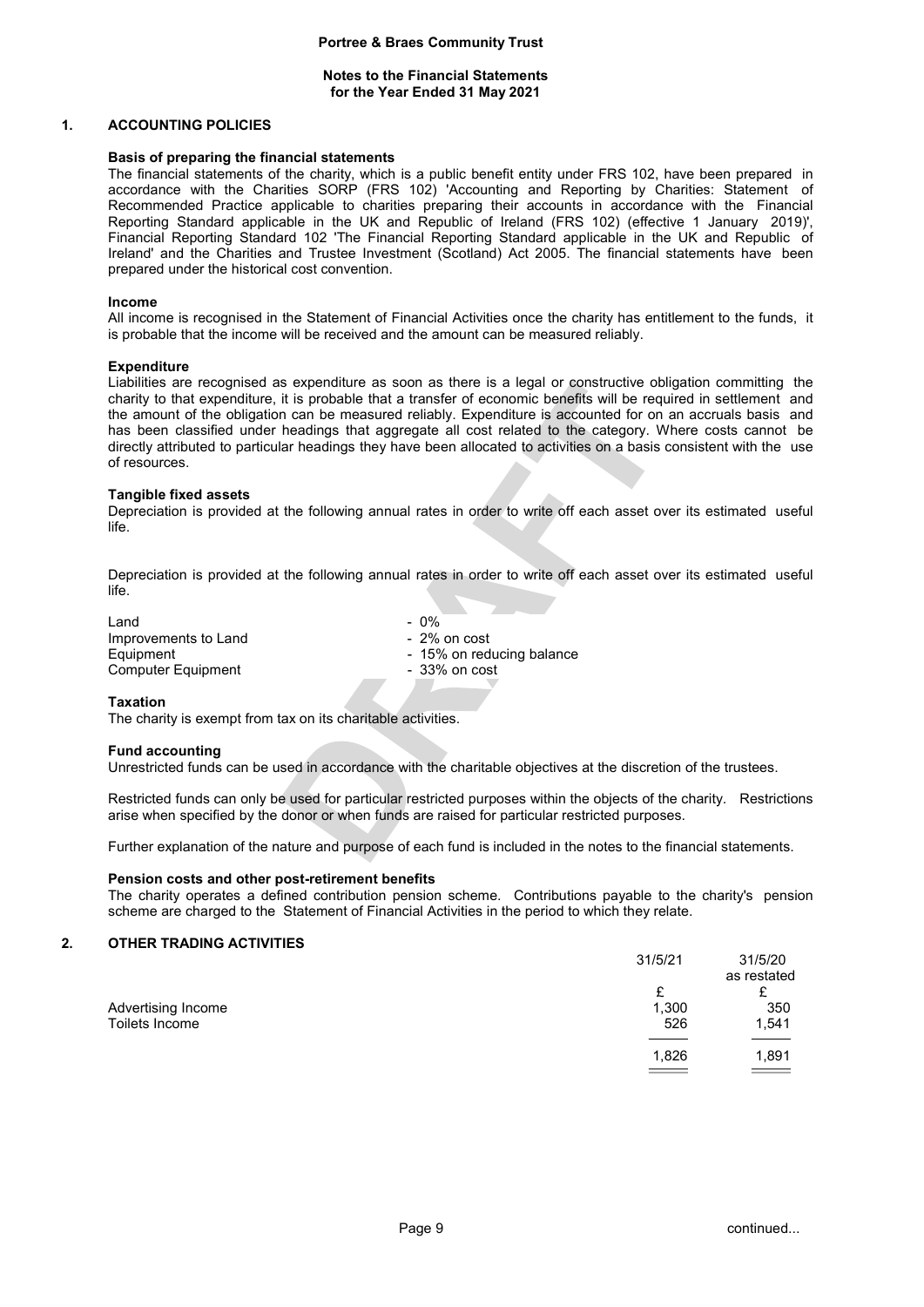# Notes to the Financial Statements - continued for the Year Ended 31 May 2021

# 3. INVESTMENT INCOME

|                          | 31/5/21 | 31/5/20<br>as restated               |
|--------------------------|---------|--------------------------------------|
|                          |         | -                                    |
| Deposit account interest |         | $\overline{\phantom{a}}$<br>$\equiv$ |

# 4. TRUSTEES' REMUNERATION AND BENEFITS

There were no trustees' remuneration or other benefits for the year ended 31 May 2021 nor for the year ended 31 May 2020.

# Trustees' Expenses

There were no trustee expenses paid for the year ended 31 May 2021 nor for the year ended 31 May 2020.

# Trustees' expenses

There were no trustees' expenses paid for the year ended 31 May 2021 nor for the year ended 31 May 2020.

# 5. STAFF COSTS

The average monthly number of employees during the year was as follows:

|                 | 31/5/21 | 31/5/20     |
|-----------------|---------|-------------|
|                 |         | as restated |
| Project Officer |         | <u>.</u>    |
|                 |         |             |

No employees received emoluments in excess of £60,000.

# 6. COMPARATIVES FOR THE STATEMENT OF FINANCIAL ACTIVITIES

|                                                                        | Unrestricted<br>fund | Restricted<br>funds | Total<br>funds   |
|------------------------------------------------------------------------|----------------------|---------------------|------------------|
|                                                                        | £                    | £                   | as restated<br>£ |
| <b>INCOME AND ENDOWMENTS FROM</b><br>Donations and legacies            | 4,742                | 91,658              | 96,400           |
| <b>Charitable activities</b><br>Core                                   |                      | 183,783             | 183,783          |
| Other trading activities                                               | 1,891                |                     | 1,891            |
| <b>Total</b>                                                           | 6,633                | 275,441             | 282,074          |
| <b>EXPENDITURE ON</b>                                                  |                      |                     |                  |
| <b>Charitable activities</b><br>Core<br><b>Skye Community Response</b> | 10,478               | 75,055<br>39,590    | 85,533<br>39,590 |
| <b>Total</b>                                                           | 10,478               | 114,645             | 125,123          |
| <b>NET INCOME/(EXPENDITURE)</b>                                        | (3,845)              | 160,796             | 156,951          |
| <b>RECONCILIATION OF FUNDS</b>                                         |                      |                     |                  |
| <b>Total funds brought forward</b>                                     | 13,925               | 66,664              | 80,589           |
| <b>TOTAL FUNDS CARRIED FORWARD</b>                                     | 10,080               | 227,460             | 237,540          |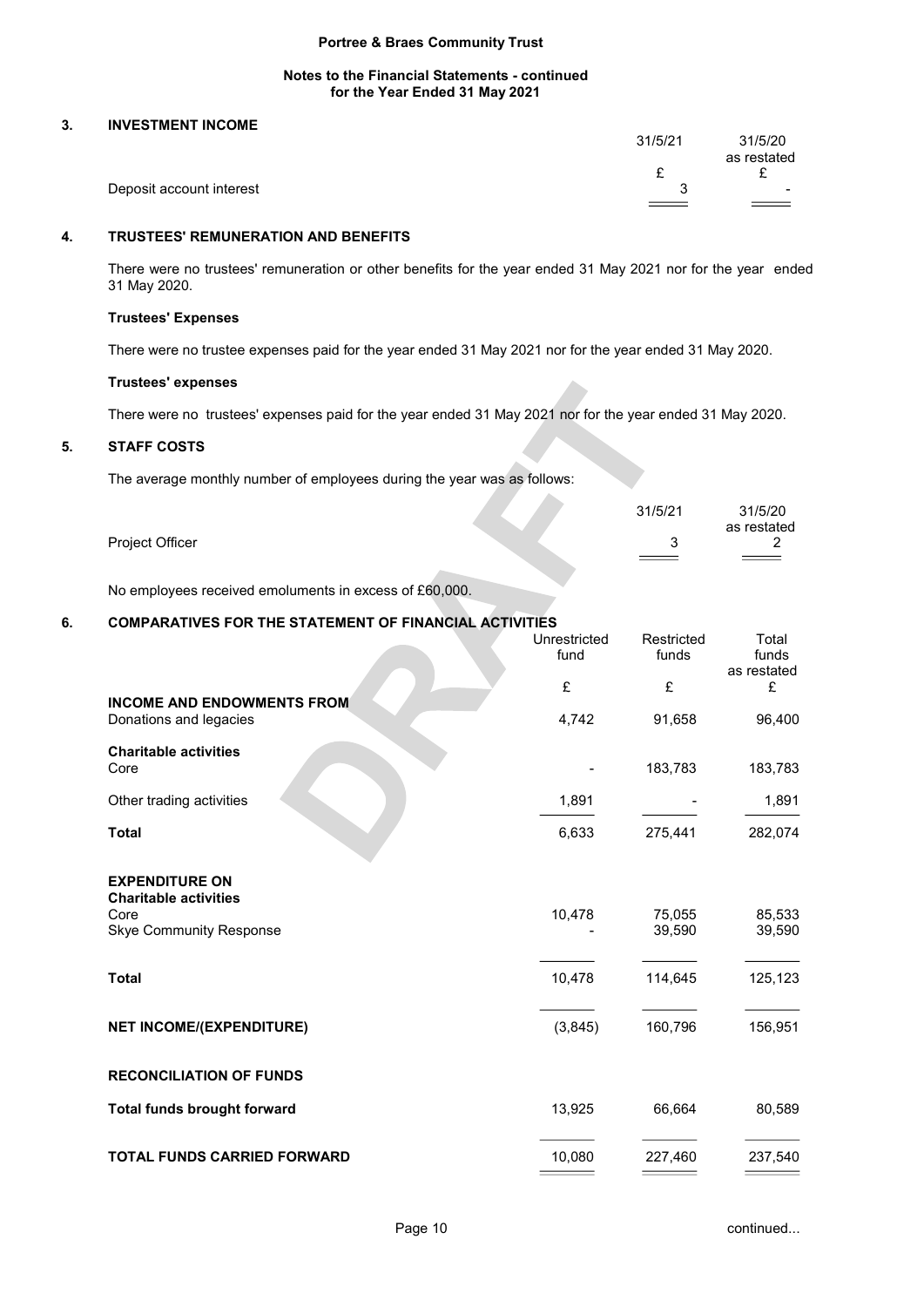# Notes to the Financial Statements - continued for the Year Ended 31 May 2021

# 7. PRIOR YEAR ADJUSTMENT

The comparatives have been restated to comply with the Charity SORP FRS102. The charity previously presented accounts under the receipts and payments basis.

# 8. EXTERNAL SCRUTINY

|                                                     | 31.05.21 | 31.05.20 |
|-----------------------------------------------------|----------|----------|
| Amounts paid to Independent Examiner in respect of: |          |          |
| Independent examination                             | 1.140    | 1,445    |
| Payroll services                                    | 432      | 330      |
| Accounts preparation and other services             | 1.140    | 1.445    |
|                                                     | 2.712    | 3.220    |

# 9. TANGIBLE FIXED ASSETS

| <b>TANGIBLE FIXED ASSETS</b> |           |                | Computer       |             |
|------------------------------|-----------|----------------|----------------|-------------|
|                              | Land<br>£ | Equipment<br>£ | equipment<br>£ | Totals<br>£ |
| <b>COST</b>                  |           |                |                |             |
| At 1 June 2020               | 17.249    | 49,812         | 1.779          | 68,840      |
| Additions                    | 111,936   | 20,768         | 491            | 133,195     |
| At 31 May 2021               | 129,185   | 70,580         | 2,270          | 202,035     |
| <b>DEPRECIATION</b>          |           |                |                |             |
| At 1 June 2020               |           | 14,197         | 1,220          | 15,417      |
| Charge for year              |           | 8,457          | 557            | 9,014       |
| At 31 May 2021               |           | 22,654         | 1,777          | 24,431      |
| <b>NET BOOK VALUE</b>        |           |                |                |             |
| At 31 May 2021               | 129,185   | 47,926         | 493            | 177,604     |
| At 31 May 2020               | 17,249    | 35,615         | 559            | 53,423      |

# 10. DEBTORS: AMOUNTS FALLING DUE WITHIN ONE YEAR

|     |                                                       | 31/5/21    | 31/5/20<br>as restated |
|-----|-------------------------------------------------------|------------|------------------------|
|     | Other debtors                                         | £<br>3,934 | £<br>3,934             |
| 11. | <b>CREDITORS: AMOUNTS FALLING DUE WITHIN ONE YEAR</b> | 31/5/21    | 31/5/20                |
|     |                                                       | £          | as restated<br>£       |
|     | Trade creditors                                       | 360        |                        |
|     | Taxation and social security                          | 644        |                        |
|     | Other creditors                                       | 3,268      | 37,814                 |
|     |                                                       | 4,272      | 37,814                 |
|     |                                                       |            |                        |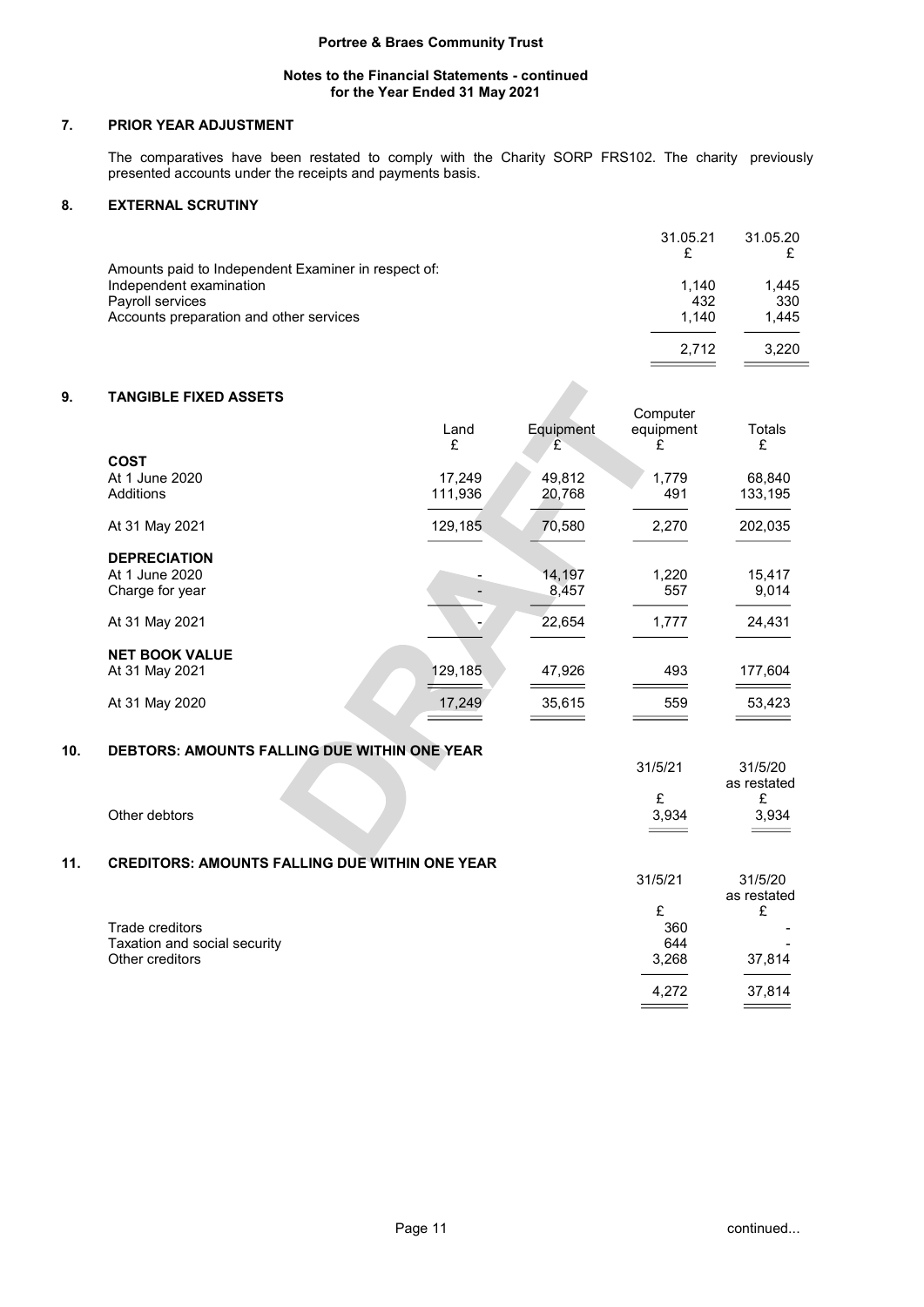# Notes to the Financial Statements - continued for the Year Ended 31 May 2021

# 12. MOVEMENT IN FUNDS

|                                     | At 1.6.20<br>£ | <b>Net</b><br>movement<br>in funds<br>£ | <b>Transfers</b><br>between<br>funds<br>£ | At<br>31.5.21<br>£ |
|-------------------------------------|----------------|-----------------------------------------|-------------------------------------------|--------------------|
| <b>Unrestricted funds</b>           |                |                                         |                                           |                    |
| General fund                        | 10,081         | (1,636)                                 | 963                                       | 9,408              |
| <b>Restricted funds</b>             |                |                                         |                                           |                    |
| Bayfield                            | 19,304         | 1,321                                   | (2,683)                                   | 17,942             |
| Mens Shed Project                   | 60             |                                         |                                           | 60                 |
| Portree Playparks                   | 18,799         | 7,980                                   |                                           | 26,779             |
| Purchase of land owned by FEI       | 89,784         | 16,517                                  | 1,452                                     | 107,753            |
| Helipad                             | 6,937          | (782)                                   |                                           | 6,155              |
| Allotment                           | 713            |                                         |                                           | 713                |
| Project Officer 1                   | 327            | (2, 335)                                |                                           | (2,008)            |
| Project Officer 2                   | 604            | 7,070                                   | 1,292                                     | 8,966              |
| Project Officer 3                   | 3,183          | (274)                                   | (1,290)                                   | 1,619              |
| Paths & Walks Maintenance           | 608            | 7,999                                   |                                           | 8,607              |
| <b>Skye Community Response Fund</b> | 56,231         | (3, 364)                                |                                           | 52,867             |
| <b>Events Group</b>                 | 18,428         | 6,556                                   |                                           | 24,984             |
| <b>Pier Toilets</b>                 | 12,481         | (2, 261)                                | 389                                       | 10,609             |
| The Lump                            |                |                                         | 300                                       | 300                |
| Foodshare Project                   |                | 12,038                                  |                                           | 12,038             |
| Information Boards & Advertising    |                | 8,517                                   | (423)                                     | 8,094              |
|                                     | 227,459        | 58,982                                  | (963)                                     | 285,478            |
| <b>TOTAL FUNDS</b>                  | 237,540        | 57,346                                  |                                           | 294,886            |

Net movement in funds, included in the above are as follows:

|                                  | Incoming<br>resources<br>£ | Resources<br>expended<br>£ | Movement<br>in funds<br>£ |
|----------------------------------|----------------------------|----------------------------|---------------------------|
| <b>Unrestricted funds</b>        |                            |                            |                           |
| General fund                     | 1,063                      | (2,699)                    | (1,636)                   |
| <b>Restricted funds</b>          |                            |                            |                           |
| Bayfield                         | 1,650                      | (329)                      | 1,321                     |
| Portree Playparks                | 12,771                     | (4, 791)                   | 7,980                     |
| Purchase of land owned by FEI    | 18,033                     | (1, 516)                   | 16,517                    |
| Helipad                          | 131                        | (913)                      | (782)                     |
| Project Officer 1                | 27,966                     | (30,301)                   | (2, 335)                  |
| Project Officer 2                | 21,694                     | (14,624)                   | 7,070                     |
| Project Officer 3                | 14,161                     | (14, 435)                  | (274)                     |
| Paths & Walks Maintenance        | 9,904                      | (1,905)                    | 7,999                     |
| Skye Community Response Fund     | 116,325                    | (119, 689)                 | (3, 364)                  |
| <b>Events Group</b>              | 12,116                     | (5,560)                    | 6,556                     |
| <b>Pier Toilets</b>              | 639                        | (2,900)                    | (2,261)                   |
| <b>Community Centre</b>          | 8,500                      | (8,500)                    |                           |
| Foodshare Project                | 14,778                     | (2,740)                    | 12,038                    |
| Information Boards & Advertising | 9,702                      | (1, 185)                   | 8,517                     |
|                                  | 268,370                    | (209,388)                  | 58,982                    |
| <b>TOTAL FUNDS</b>               | 269,433                    | (212,087)                  | 57,346                    |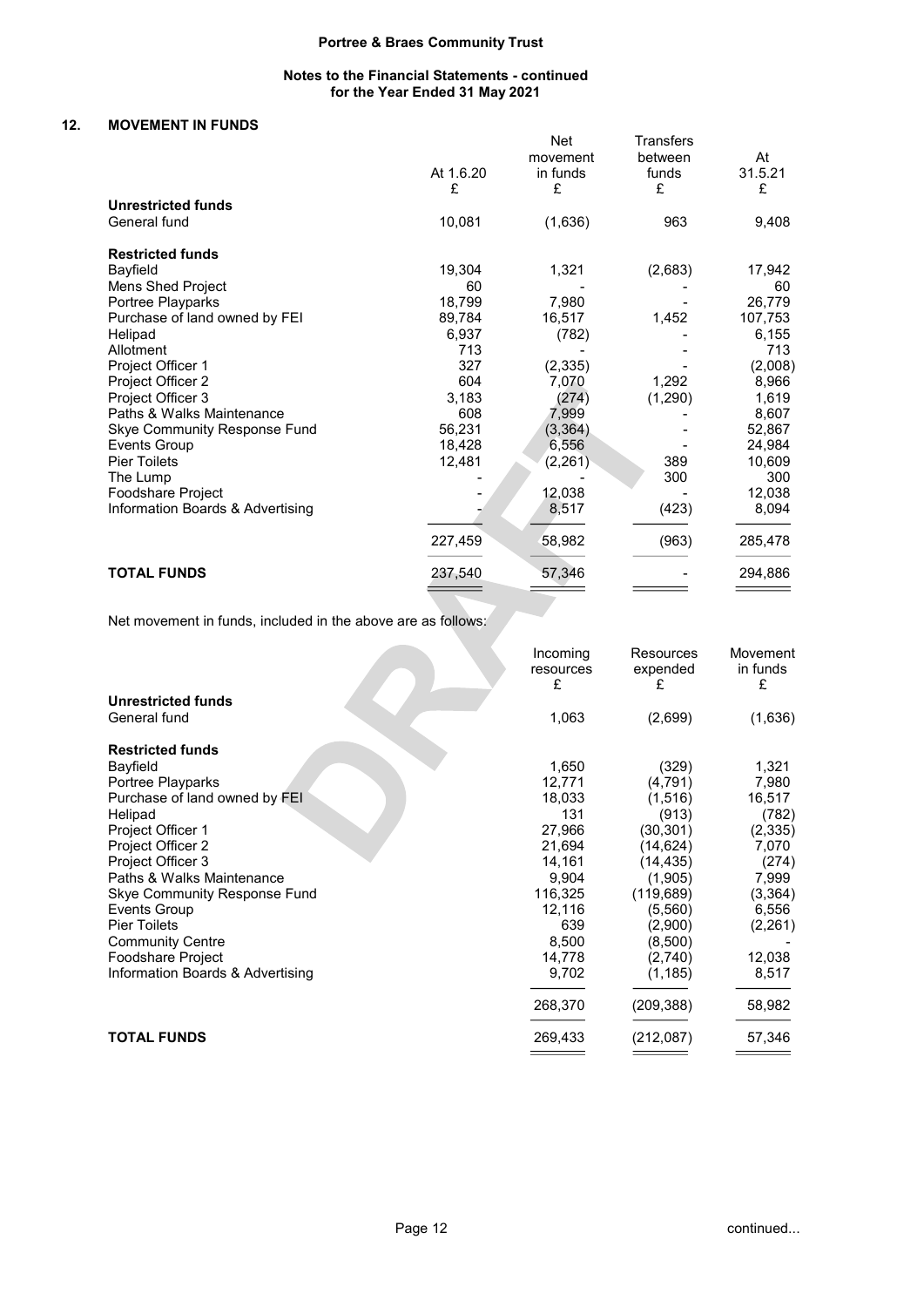### Notes to the Financial Statements - continued for the Year Ended 31 May 2021

# 12. MOVEMENT IN FUNDS - continued

# Comparatives for movement in funds

|                               |           | <b>Net</b> |         |
|-------------------------------|-----------|------------|---------|
|                               |           | movement   | At      |
|                               | At 1.6.19 | in funds   | 31.5.20 |
|                               | £         | £          | £       |
| <b>Unrestricted funds</b>     |           |            |         |
| General fund                  | 13,925    | (3,844)    | 10,081  |
| <b>Restricted funds</b>       |           |            |         |
| Bayfield                      | 19,592    | (288)      | 19,304  |
| <b>Mens Shed Project</b>      |           | 60         | 60      |
| Portree Playparks             | 11,028    | 7,771      | 18,799  |
| Purchase of land owned by FEI | (64)      | 89,848     | 89,784  |
| Helipad                       | 7,799     | (862)      | 6,937   |
| Allotment                     | 713       |            | 713     |
| Project Officer 1             | 1,373     | (1,046)    | 327     |
| Project Officer 2             | 10,371    | (9,767)    | 604     |
| Project Officer 3             | 99        | 3,084      | 3,183   |
| Paths & Walks Maintenance     | 1,096     | (488)      | 608     |
| Skye Community Response Fund  |           | 56,231     | 56,231  |
| <b>Events Group</b>           | (396)     | 18,824     | 18,428  |
| <b>Pier Toilets</b>           | 15,053    | (2,572)    | 12,481  |
|                               | 66,664    | 160,795    | 227,459 |
| <b>TOTAL FUNDS</b>            | 80,589    | 156,951    | 237,540 |

Comparative net movement in funds, included in the above are as follows:

|                                     | Incoming<br>resources<br>£ | Resources<br>expended<br>£ | Movement<br>in funds<br>£ |
|-------------------------------------|----------------------------|----------------------------|---------------------------|
| <b>Unrestricted funds</b>           |                            |                            |                           |
| General fund                        | 6,633                      | (10, 477)                  | (3,844)                   |
| <b>Restricted funds</b>             |                            |                            |                           |
| Bayfield                            |                            | (288)                      | (288)                     |
| Mens Shed Project                   | 389                        | (329)                      | 60                        |
| Portree Playparks                   | 11,224                     | (3, 453)                   | 7,771                     |
| Purchase of land owned by FEI       | 92,823                     | (2,975)                    | 89,848                    |
| Helipad                             | 51                         | (913)                      | (862)                     |
| Project Officer 1                   | 30,351                     | (31, 397)                  | (1,046)                   |
| Project Officer 2                   | 5,956                      | (15, 723)                  | (9,767)                   |
| Project Officer 3                   | 6,009                      | (2,925)                    | 3,084                     |
| Paths & Walks Maintenance           |                            | (488)                      | (488)                     |
| <b>Skye Community Response Fund</b> | 96,154                     | (39, 923)                  | 56,231                    |
| Events Group                        | 32,484                     | (13,660)                   | 18,824                    |
| <b>Pier Toilets</b>                 |                            | (2,572)                    | (2, 572)                  |
|                                     | 275,441                    | (114, 646)                 | 160,795                   |
| <b>TOTAL FUNDS</b>                  | 282,074                    | (125, 123)                 | 156,951                   |
|                                     |                            |                            |                           |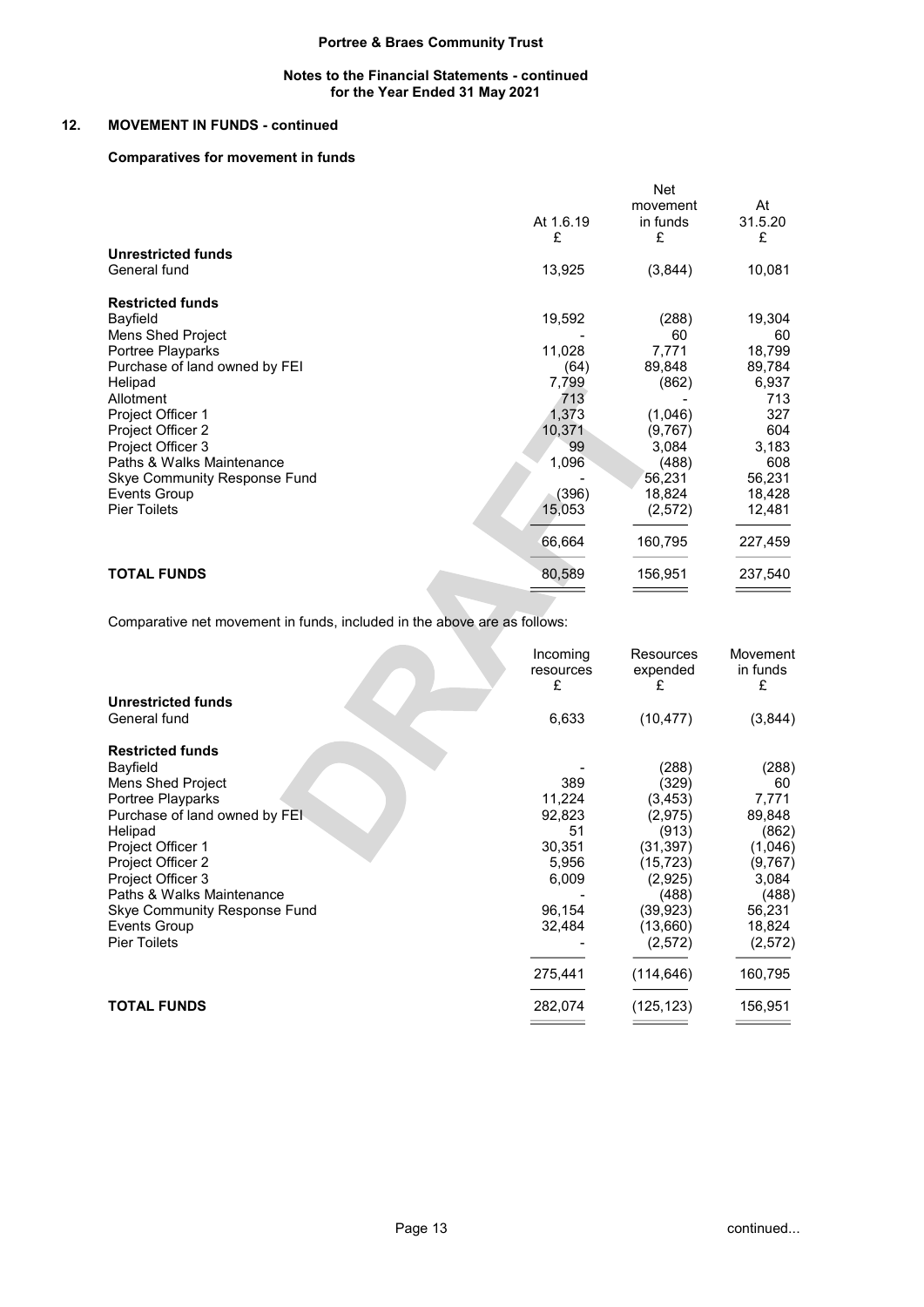## Notes to the Financial Statements - continued for the Year Ended 31 May 2021

# 12. MOVEMENT IN FUNDS - continued

A current year 12 months and prior year 12 months combined position is as follows:

| <b>Unrestricted funds</b><br>General fund<br>13,925<br>963<br>(5,480)<br><b>Restricted funds</b><br>Bayfield<br>19,592<br>(2,683)<br>1,033<br>Mens Shed Project<br>60<br>Portree Playparks<br>11,028<br>15,751<br>1,452<br>Purchase of land owned by FEI<br>(64)<br>106,365<br>Helipad<br>7,799<br>(1,644)<br>Allotment<br>713<br>Project Officer 1<br>1,373<br>(3, 381)<br>Project Officer 2<br>10,371<br>(2,697)<br>1,292<br>Project Officer 3<br>99<br>(1,290)<br>2,810<br>Paths & Walks Maintenance<br>1,096<br>7,511<br>52,867<br><b>Skye Community Response Fund</b><br><b>Events Group</b><br>(396)<br>25,380<br><b>Pier Toilets</b><br>15,053<br>389<br>(4,833)<br>The Lump<br>300<br>Foodshare Project<br>12,038<br>Information Boards & Advertising<br>(423)<br>8,517<br>66,664<br>219,777<br>(963) |                    | At 1.6.19<br>£ | <b>Net</b><br>movement<br>in funds<br>£ | Transfers<br>between<br>funds<br>£ | At<br>31.5.21<br>£ |
|---------------------------------------------------------------------------------------------------------------------------------------------------------------------------------------------------------------------------------------------------------------------------------------------------------------------------------------------------------------------------------------------------------------------------------------------------------------------------------------------------------------------------------------------------------------------------------------------------------------------------------------------------------------------------------------------------------------------------------------------------------------------------------------------------------------|--------------------|----------------|-----------------------------------------|------------------------------------|--------------------|
|                                                                                                                                                                                                                                                                                                                                                                                                                                                                                                                                                                                                                                                                                                                                                                                                               |                    |                |                                         |                                    |                    |
|                                                                                                                                                                                                                                                                                                                                                                                                                                                                                                                                                                                                                                                                                                                                                                                                               |                    |                |                                         |                                    | 9,408              |
|                                                                                                                                                                                                                                                                                                                                                                                                                                                                                                                                                                                                                                                                                                                                                                                                               |                    |                |                                         |                                    |                    |
|                                                                                                                                                                                                                                                                                                                                                                                                                                                                                                                                                                                                                                                                                                                                                                                                               |                    |                |                                         |                                    | 17,942             |
|                                                                                                                                                                                                                                                                                                                                                                                                                                                                                                                                                                                                                                                                                                                                                                                                               |                    |                |                                         |                                    | 60                 |
|                                                                                                                                                                                                                                                                                                                                                                                                                                                                                                                                                                                                                                                                                                                                                                                                               |                    |                |                                         |                                    | 26,779             |
|                                                                                                                                                                                                                                                                                                                                                                                                                                                                                                                                                                                                                                                                                                                                                                                                               |                    |                |                                         |                                    | 107,753            |
|                                                                                                                                                                                                                                                                                                                                                                                                                                                                                                                                                                                                                                                                                                                                                                                                               |                    |                |                                         |                                    | 6,155              |
|                                                                                                                                                                                                                                                                                                                                                                                                                                                                                                                                                                                                                                                                                                                                                                                                               |                    |                |                                         |                                    | 713                |
|                                                                                                                                                                                                                                                                                                                                                                                                                                                                                                                                                                                                                                                                                                                                                                                                               |                    |                |                                         |                                    | (2,008)            |
|                                                                                                                                                                                                                                                                                                                                                                                                                                                                                                                                                                                                                                                                                                                                                                                                               |                    |                |                                         |                                    | 8,966              |
|                                                                                                                                                                                                                                                                                                                                                                                                                                                                                                                                                                                                                                                                                                                                                                                                               |                    |                |                                         |                                    | 1,619              |
|                                                                                                                                                                                                                                                                                                                                                                                                                                                                                                                                                                                                                                                                                                                                                                                                               |                    |                |                                         |                                    | 8,607              |
|                                                                                                                                                                                                                                                                                                                                                                                                                                                                                                                                                                                                                                                                                                                                                                                                               |                    |                |                                         |                                    | 52,867             |
|                                                                                                                                                                                                                                                                                                                                                                                                                                                                                                                                                                                                                                                                                                                                                                                                               |                    |                |                                         |                                    | 24,984             |
|                                                                                                                                                                                                                                                                                                                                                                                                                                                                                                                                                                                                                                                                                                                                                                                                               |                    |                |                                         |                                    | 10,609             |
|                                                                                                                                                                                                                                                                                                                                                                                                                                                                                                                                                                                                                                                                                                                                                                                                               |                    |                |                                         |                                    | 300                |
|                                                                                                                                                                                                                                                                                                                                                                                                                                                                                                                                                                                                                                                                                                                                                                                                               |                    |                |                                         |                                    | 12,038             |
|                                                                                                                                                                                                                                                                                                                                                                                                                                                                                                                                                                                                                                                                                                                                                                                                               |                    |                |                                         |                                    | 8,094              |
|                                                                                                                                                                                                                                                                                                                                                                                                                                                                                                                                                                                                                                                                                                                                                                                                               |                    |                |                                         |                                    | 285,478            |
|                                                                                                                                                                                                                                                                                                                                                                                                                                                                                                                                                                                                                                                                                                                                                                                                               | <b>TOTAL FUNDS</b> | 80,589         | 214,297                                 |                                    | 294,886            |

A current year 12 months and prior year 12 months combined net movement in funds, included in the above are as follows:

|                                  | Incoming<br>resources<br>£ | Resources<br>expended<br>£ | Movement<br>in funds<br>£ |
|----------------------------------|----------------------------|----------------------------|---------------------------|
| <b>Unrestricted funds</b>        |                            |                            |                           |
| General fund                     | 7,696                      | (13, 176)                  | (5,480)                   |
| <b>Restricted funds</b>          |                            |                            |                           |
| Bayfield                         | 1,650                      | (617)                      | 1,033                     |
| Mens Shed Project                | 389                        | (329)                      | 60                        |
| Portree Playparks                | 23,995                     | (8, 244)                   | 15,751                    |
| Purchase of land owned by FEI    | 110,856                    | (4,491)                    | 106,365                   |
| Helipad                          | 182                        | (1,826)                    | (1,644)                   |
| Project Officer 1                | 58,317                     | (61,698)                   | (3, 381)                  |
| Project Officer 2                | 27,650                     | (30,347)                   | (2,697)                   |
| Project Officer 3                | 20,170                     | (17, 360)                  | 2,810                     |
| Paths & Walks Maintenance        | 9,904                      | (2,393)                    | 7,511                     |
| Skye Community Response Fund     | 212,479                    | (159, 612)                 | 52,867                    |
| Events Group                     | 44,600                     | (19, 220)                  | 25,380                    |
| <b>Pier Toilets</b>              | 639                        | (5, 472)                   | (4,833)                   |
| <b>Community Centre</b>          | 8,500                      | (8,500)                    |                           |
| Foodshare Project                | 14,778                     | (2,740)                    | 12,038                    |
| Information Boards & Advertising | 9,702                      | (1, 185)                   | 8,517                     |
|                                  | 543,811                    | (324,034)                  | 219,777                   |
| <b>TOTAL FUNDS</b>               | 551,507                    | (337, 210)                 | 214,297                   |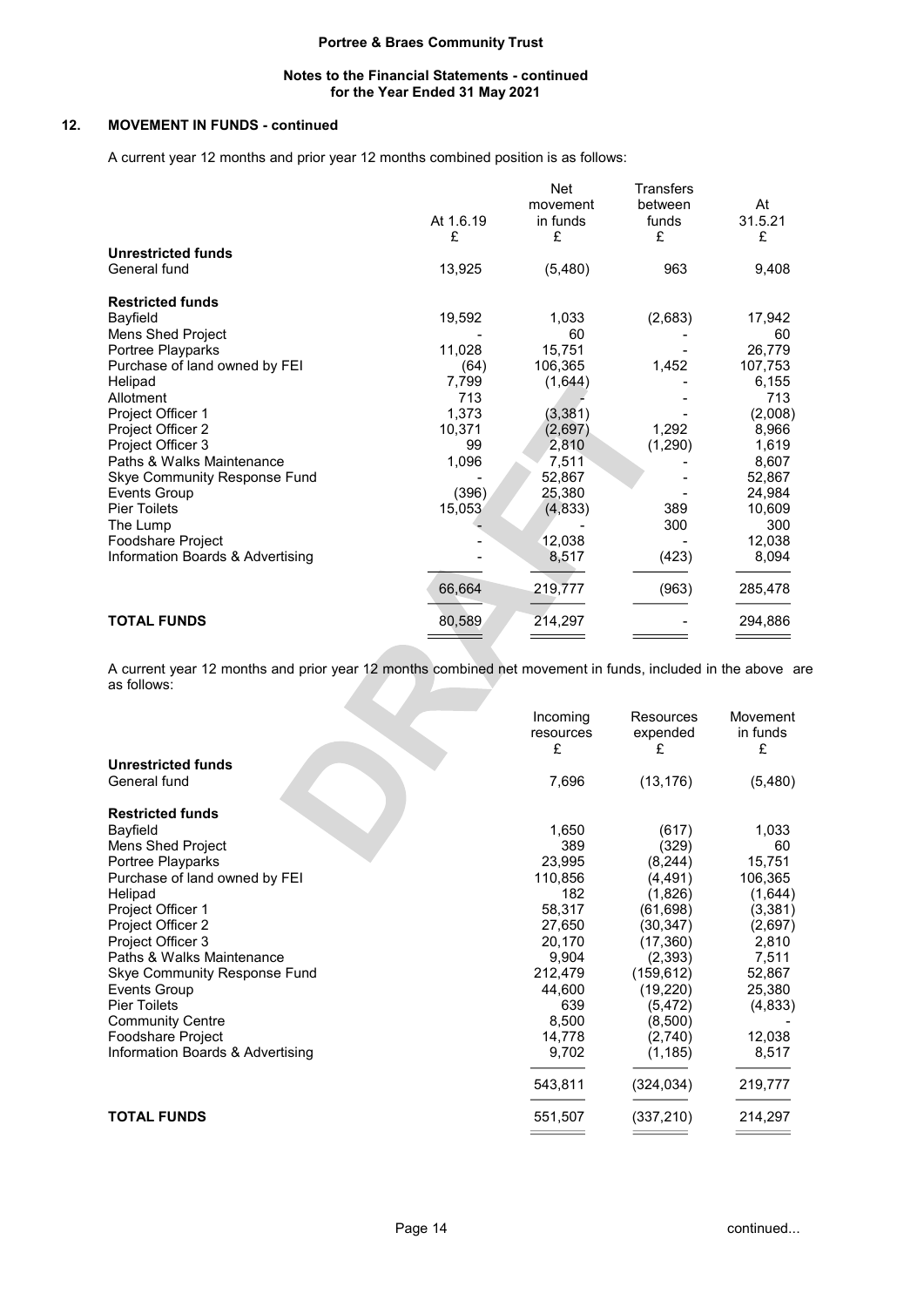# Notes to the Financial Statements - continued for the Year Ended 31 May 2021

# 12. MOVEMENT IN FUNDS - continued

# Purpose of restricted funds

| Improvements to land at<br>Bayfield | for the costs associated with landscaping and improving the land at<br>Bayfield, Portree. This fund incorporates restricted funding from an Entrust<br>Grant, previously awarded to Portree Area Community Trust (PACT). This<br>project was ongoing at the year end.                                                            |
|-------------------------------------|----------------------------------------------------------------------------------------------------------------------------------------------------------------------------------------------------------------------------------------------------------------------------------------------------------------------------------|
| Mens Shed Project                   | for the costs associated with establishing a mens shed group in Portree.<br>This project was ongoing at the year end.                                                                                                                                                                                                            |
| Portree Playparks                   | for the cots associated with providing new playparks in Portree. This<br>project was on going at the year end.                                                                                                                                                                                                                   |
| Purchase of land owned by<br>FEI    | for the costs associated with the purchase of land owned by Fearann<br>Eilean larmain (FEI). Land was bought in the year and is carried forward as<br>fixed assets. This project was ongoing at the year end.                                                                                                                    |
| Management and use of<br>helipad    | for the costs associated with the management and use of the helipad<br>which was officially handed over to the Trust on the 30th October 2017.<br>This project was on going at the year end.                                                                                                                                     |
| Transfer of land from LSHA          | for the costs associated with the transfer of land in Portree from the<br>Lochalsh and Skye Housing Association (LSHA). There was no movement<br>of funds in the year. This project was ongoing at the year end.                                                                                                                 |
| Project Officer 1                   | for the costs associated with a three-year Development Officer position.<br>This project was ongoing at the year end.                                                                                                                                                                                                            |
| Project Officer 2                   | for the costs associated with the NHS Highland Project Worker. This<br>project was ongoing at the year end.                                                                                                                                                                                                                      |
| Project Officer 3                   | for the costs associated with the Community Land Project Officer. This<br>project was ongoing at the year end.                                                                                                                                                                                                                   |
| Paths & Walks Maintenance           | for the costs associated with improving the bridge road steps and paths<br>and walks around Portree. This project was ongoing at the year end.                                                                                                                                                                                   |
| <b>Skye Community Response</b>      | for the costs associated with supporting Skye, Lochalsh and Raasay during<br>the coronavirus outbreak. This project was funded by several funders in<br>the year:<br>- Highlands & Islands Enterprise<br>- Highland Council<br>- Foundation Scotland<br>- Donations from the public<br>This project was ongoing at the year end. |
| <b>Events Group</b>                 | for events held in Portree & Braes and includes the Trust's Light Up<br>Portree Project. This project was ongoing at the year end.                                                                                                                                                                                               |
| <b>Pier Toilets</b>                 | for the costs associated with the maintenance and cleaning of the toilets<br>installed on the Pier by the Trust. This project was ongoing at the year end.                                                                                                                                                                       |
| The Lump                            | for the costs associated with purchasing The Lump in Portree. There was<br>no movement of funds in the year. This project was ongoing at the year<br>end.                                                                                                                                                                        |
| <b>Community Centre</b>             | for the costs and receipts associated with the Portree Community Centre.<br>The Trust seeks to take over control of the Community Centre in the<br>coming year. This project was on going at the year end.                                                                                                                       |
| Foodshare Project                   | for the costs associated with the Foodshare Project. This project was<br>ongoing at the year end.                                                                                                                                                                                                                                |
| Information Boards &<br>Advertising | for the costs associated with installing information and advertising boards<br>around Portree. This project was ongoing at the year end.                                                                                                                                                                                         |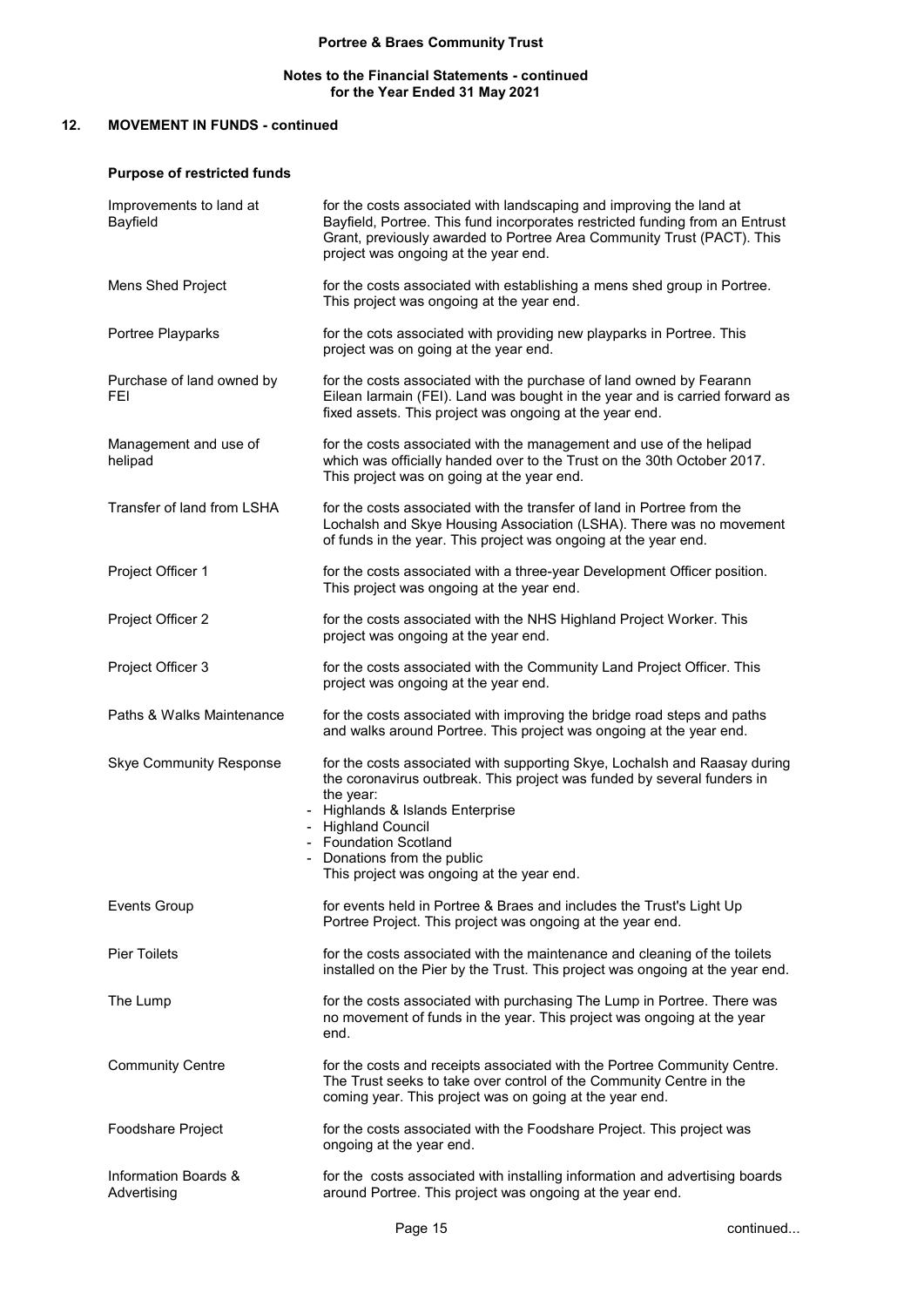# Notes to the Financial Statements - continued for the Year Ended 31 May 2021

# 13. RELATED PARTY DISCLOSURES

Portree Braes Community Centre Association SCIO (PCCA) and Portree Braes Community Trust SCIO (PBCT) have aligned objectives in the development of the building for the benefit of the local community.

In January 2020, PCCA called and EGM and a new committee was selected. Despite the committee having strong representation from PBCT the association remains a separate entity and retains ownership of the building. PBCT has completed an options appraisal considering whether ownership of the centre should be transferred to PBCT

During the year, the following transactions occurred:

PBCT paid expenses totalling £2,303 on behalf of PCCA.

PBCT recieved income totalling £2,080 on behalf of PCCA.

PBCT recieved bank transfers totalling £5,000 and paid bank transfers totalling £4,777 to PCCA.

PBCT paid grant funds totalling £8,500 to PCCA. These funds are from a £19,000 grant award from the Highland Council's Town Centre Fund. This funding will refurbish part of the centre which, will allow additional space to be rented to a tenant. .

# 14. COVID-19

In December 2019, a strain of coronavirus (COVID-19) surfaced in China and was declared a Public Health Emergency of International Concern by the World Health Organization in January 2020. The Trust has worked with other local groups to establish Skye Community Response to help those most affected by the virus and its implications.

The board continues to monitor the situation and the impact on the charity's activities.